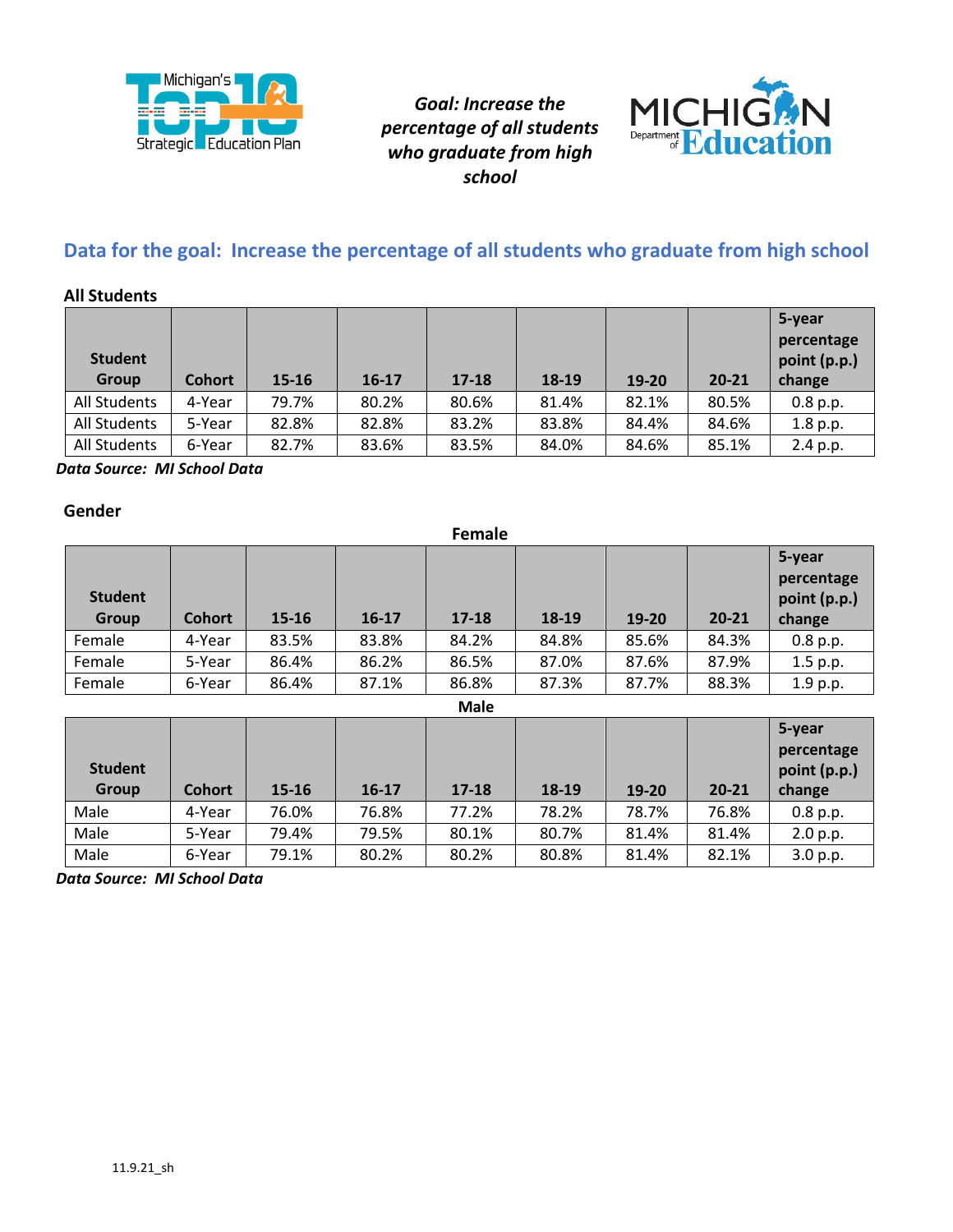



### **Race/Ethnicity**

| Asian                          |                                  |               |           |           |                           |       |       |           |                                                |  |
|--------------------------------|----------------------------------|---------------|-----------|-----------|---------------------------|-------|-------|-----------|------------------------------------------------|--|
| <b>Student</b><br><b>Group</b> | <b>Cohort</b>                    |               | $15 - 16$ | $16 - 17$ | $17 - 18$                 | 18-19 | 19-20 | $20 - 21$ | 5-year<br>percentage<br>point (p.p.)<br>change |  |
| Asian                          | 4-Year                           |               | 90.2%     | 90.7%     | 91.2%                     | 91.6% | 93.4% | 92.7%     | 2.5 p.p.                                       |  |
| Asian                          | 5-Year                           |               | 92.6%     | 92.4%     | 92.2%                     | 93.5% | 93.5% | >95%      | $>2.4$ p.p.                                    |  |
| Asian                          | 6-Year                           |               | 92.3%     | 93.2%     | 92.6%                     | 92.7% | 93.7% | 93.9%     | 1.6 p.p.                                       |  |
|                                | <b>Black or African American</b> |               |           |           |                           |       |       |           |                                                |  |
| <b>Student Group</b>           |                                  | <b>Cohort</b> | 15-16     | $16-17$   | $17 - 18$                 | 18-19 | 19-20 | $20 - 21$ | 5-year<br>percentage<br>point (p.p.)<br>change |  |
| Black/African<br>American      |                                  | 4-Year        | 67.4%     | 68.6%     | 70.0%                     | 70.2% | 70.4% | 67.6%     | 0.2 p.p.                                       |  |
| Black/African<br>American      |                                  | 5-Year        | 71.4%     | 71.7%     | 72.5%                     | 73.6% | 74.1% | 73.6%     | 2.2 p.p.                                       |  |
| Black/African<br>American      |                                  | 6-Year        | 70.3%     | 72.5%     | 72.6%                     | 73.5% | 74.4% | 75.0%     | 4.7 p.p.                                       |  |
|                                |                                  |               |           |           | <b>Hispanic or Latino</b> |       |       |           |                                                |  |
| <b>Student Group</b>           |                                  | <b>Cohort</b> | 15-16     | $16-17$   | $17 - 18$                 | 18-19 | 19-20 | $20 - 21$ | 5-year<br>percentage<br>point (p.p.)<br>change |  |
| Hispanic or Latino             |                                  | 4-Year        | 72.6%     | 73.3%     | 74.4%                     | 76.6% | 75.5% | 74.7%     | 2.1 p.p.                                       |  |
| Hispanic or Latino             |                                  | 5-Year        | 75.5%     | 76.7%     | 77.1%                     | 77.9% | 80.1% | 78.4%     | 2.9 p.p.                                       |  |
| Hispanic or Latino             |                                  | 6-Year        | 74.7%     | 76.8%     | 77.7%                     | 78.1% | 78.8% | 80.9%     | 6.2 p.p.                                       |  |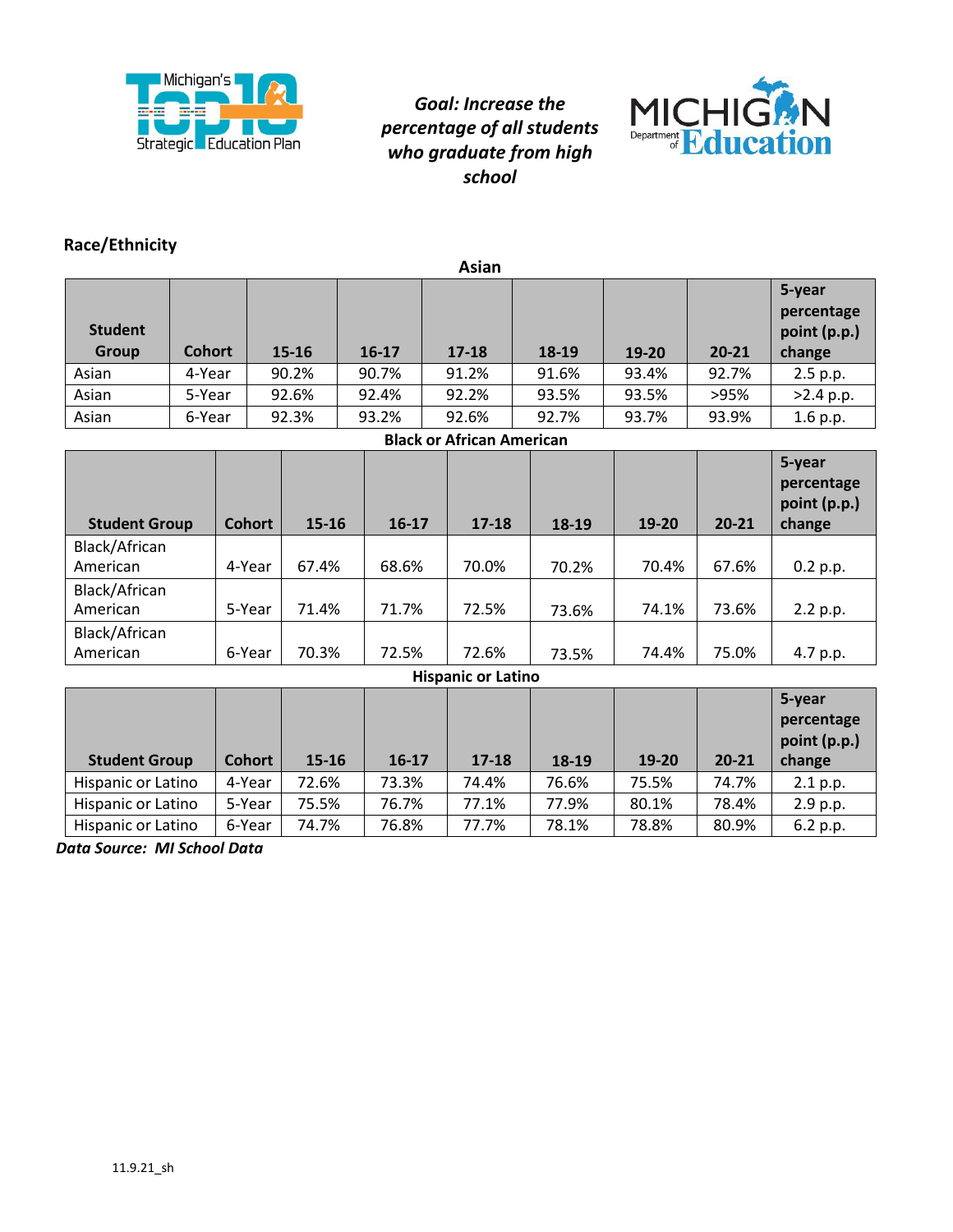



| <b>Native American or Alaska Native</b> |               |       |           |           |       |       |           |                                                |  |  |
|-----------------------------------------|---------------|-------|-----------|-----------|-------|-------|-----------|------------------------------------------------|--|--|
| <b>Student</b><br>Group                 | <b>Cohort</b> | 15-16 | $16 - 17$ | $17 - 18$ | 18-19 | 19-20 | $20 - 21$ | 5-year<br>percentage<br>point (p.p.)<br>change |  |  |
| <b>Native</b>                           |               |       |           |           |       |       |           |                                                |  |  |
| American or                             |               |       |           |           |       |       |           |                                                |  |  |
| Alaska Native                           | 4-Year        | 66.6% | 67.5%     | 70.1%     | 70.0% | 74.2% | 70.1%     | 3.5 p.p.                                       |  |  |
| <b>Native</b>                           |               |       |           |           |       |       |           |                                                |  |  |
| American or                             |               |       |           |           |       |       |           |                                                |  |  |
| Alaska Native                           | 5-Year        | 73.4% | 71.0%     | 71.1%     | 74.02 | 74.8% | 77.5%     | 4.1 p.p.                                       |  |  |
| <b>Native</b>                           |               |       |           |           |       |       |           |                                                |  |  |
| American or                             |               |       |           |           |       |       |           |                                                |  |  |
| Alaska Native                           | 6-Year        | 71.2% | 75.0%     | 71.5%     | 72.0% | 75.2% | 75.5%     | 4.3 p.p.                                       |  |  |
|                                         |               |       |           |           |       |       |           |                                                |  |  |

**Native Hawaiian or Other Pacific Islander** 

| <b>Student</b><br>Group | <b>Cohort</b> | 15-16 | $16-17$ | $17 - 18$ | 18-19 | 19-20 | $20 - 21$ | 5-year<br>percentage<br>point (p.p.)<br>change |
|-------------------------|---------------|-------|---------|-----------|-------|-------|-----------|------------------------------------------------|
| <b>Native</b>           |               |       |         |           |       |       |           |                                                |
| Hawaiian or             |               |       |         |           |       |       |           |                                                |
| <b>Other Pacific</b>    |               |       |         |           |       |       |           |                                                |
| Islander                | 4-Year        | 77.7% | 85.0%   | 86.8%     | 80.9% | 77.6% | 77.1%     | $-0.6 p.p.$                                    |
| <b>Native</b>           |               |       |         |           |       |       |           |                                                |
| Hawaiian or             |               |       |         |           |       |       |           |                                                |
| <b>Other Pacific</b>    |               |       |         |           |       |       |           |                                                |
| Islander                | 5-Year        | 79.7% | 85.6%   | 85.7%     | 88.7% | 79.5% | 79.3%     | $-0.4$ p.p.                                    |
| <b>Native</b>           |               |       |         |           |       |       |           |                                                |
| Hawaiian or             |               |       |         |           |       |       |           |                                                |
| <b>Other Pacific</b>    |               |       |         |           |       |       |           |                                                |
| Islander                | 6-Year        | 81.6% | 85.5%   | 84.8%     | 86.6% | 89.5% | 79.0%     | $-2.6$ p.p.                                    |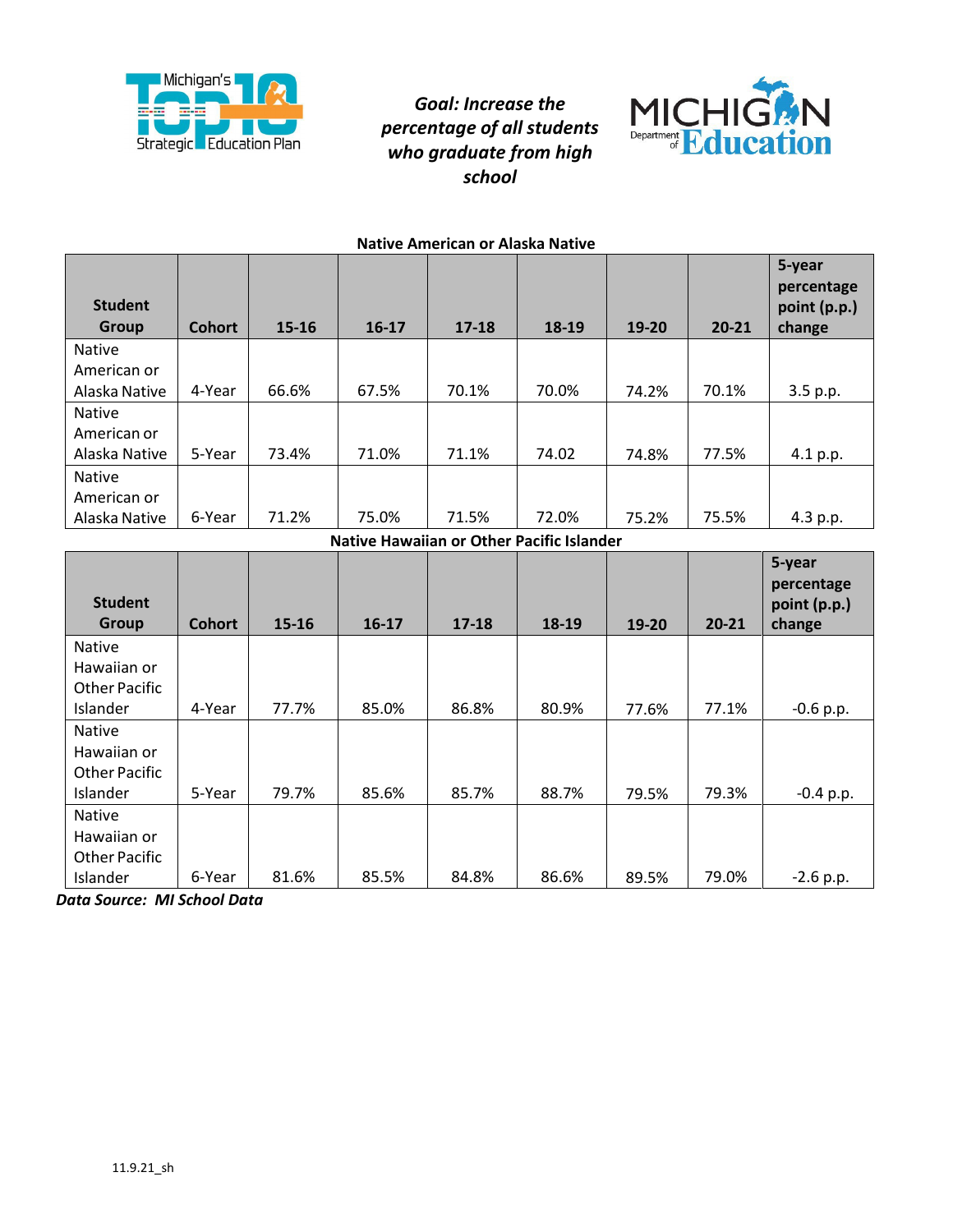



| <b>Two or More Races</b> |               |           |           |           |       |       |           |                                                |  |  |
|--------------------------|---------------|-----------|-----------|-----------|-------|-------|-----------|------------------------------------------------|--|--|
| <b>Student</b><br>Group  | <b>Cohort</b> | $15 - 16$ | $16 - 17$ | $17 - 18$ | 18-19 | 19-20 | $20 - 21$ | 5-year<br>percentage<br>point (p.p.)<br>change |  |  |
| Two or More              |               |           |           |           |       |       |           |                                                |  |  |
| Races                    | 4-Year        | 73.7%     | 74.7%     | 74.9%     | 76.2% | 76.8% | 74.4%     | 0.7 p.p.                                       |  |  |
| Two or More              |               |           |           |           |       |       |           |                                                |  |  |
| Races                    | 5-Year        | 78.3%     | 77.4%     | 78.1%     | 78.5% | 79.8% | 80.4%     | 2.1 p.p.                                       |  |  |
| Two or More              |               |           |           |           |       |       |           |                                                |  |  |
| Races                    | 6-Year        | 80.0%     | 79.6%     | 78.0%     | 78.9% | 79.7% | 80.9%     | 0.9 p.p.                                       |  |  |
|                          | .             |           |           |           |       |       |           |                                                |  |  |

**White** 

| <b>Student</b><br><b>Group</b> | <b>Cohort</b> | $15 - 16$ | $16 - 17$ | $17 - 18$ | 18-19 | 19-20 | $20 - 21$ | 5-year<br>percentage<br>point (p.p.)<br>change |
|--------------------------------|---------------|-----------|-----------|-----------|-------|-------|-----------|------------------------------------------------|
| White                          | 4-Year        | 83.4%     | 83.7%     | 83.9%     | 84.7% | 85.4% | 84.1%     | 0.7 p.p.                                       |
| White                          | 5-Year        | 86.2%     | 86.1%     | 86.5%     | 86.9% | 87.4% | 87.7%     | $1.5$ p.p.                                     |
| White                          | 6-Year        | 86.4%     | 86.8%     | 86.7%     | 87.2% | 87.5% | 88.0%     | 1.6 p.p.                                       |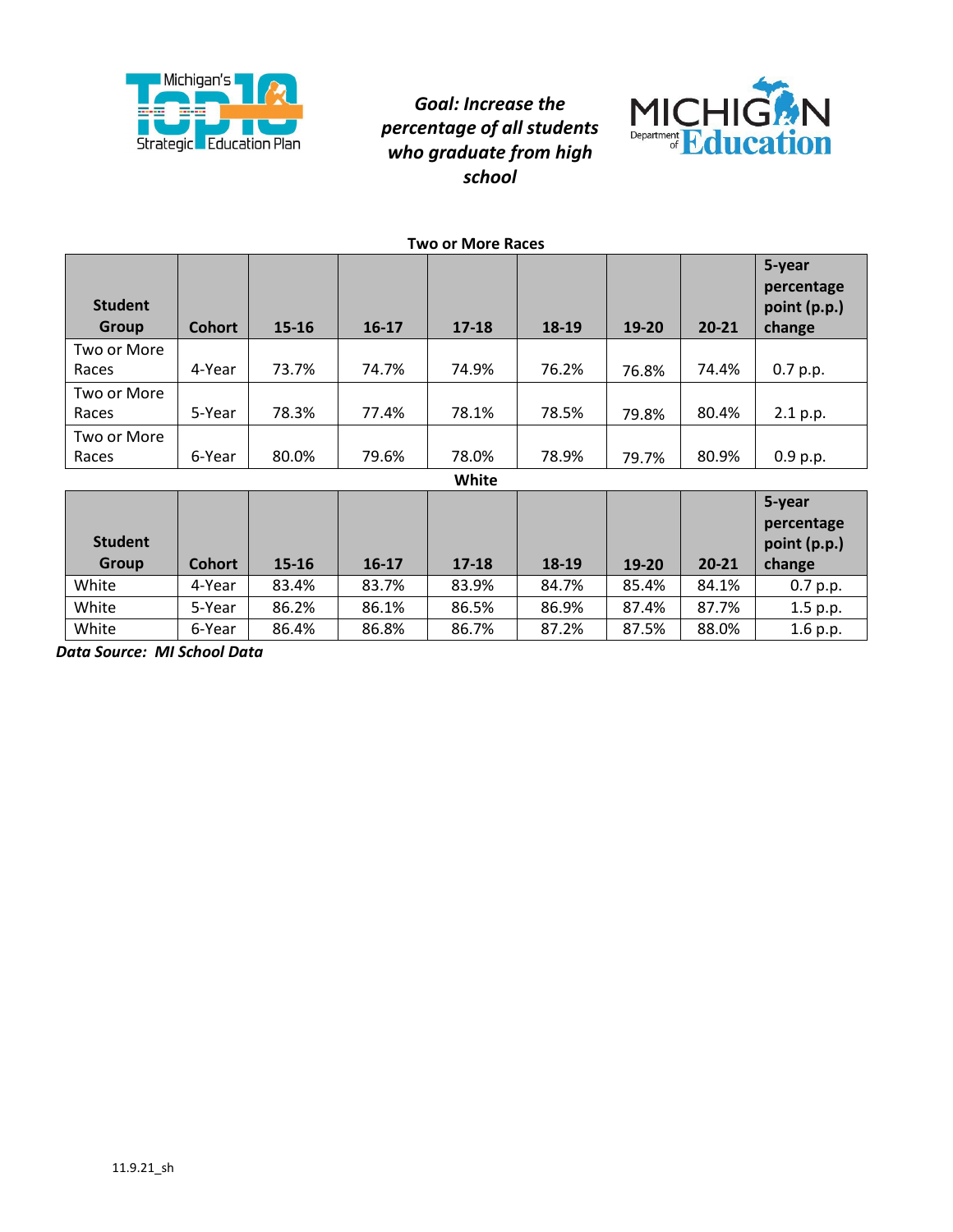

**Economically Disadvantaged** 



### **Economic Disadvantage Status**

| <b>Student</b><br>Group                     | <b>Cohort</b> | 15-16     | $16-17$ | $17 - 18$ | 18-19 | 19-20 | $20 - 21$ | 5-year<br>percentage<br>point (p.p.)<br>change |  |  |
|---------------------------------------------|---------------|-----------|---------|-----------|-------|-------|-----------|------------------------------------------------|--|--|
| Economically<br>Disadvantaged               | 4-Year        | 67.1%     | 67.9%   | 70.0%     | 70.8% | 71.7% | 68.8%     | 1.7 p.p.                                       |  |  |
| Economically<br>Disadvantaged               | 5-Year        | 72.9%     | 72.3%   | 71.7%     | 74.6% | 75.1% | 75.5%     | 2.6 p.p.                                       |  |  |
| Economically<br>Disadvantaged               | 6-Year        | 73.1%     | 74.2%   | 73.0%     | 73.2% | 75.7% | 76.3%     | 3.2 p.p.                                       |  |  |
| <b>Not Economically Disadvantaged</b>       |               |           |         |           |       |       |           |                                                |  |  |
| <b>Student</b><br><b>Group</b>              | <b>Cohort</b> | $15 - 16$ | $16-17$ | $17 - 18$ | 18-19 | 19-20 | $20 - 21$ | 3-year<br>percentage<br>point (p.p.)           |  |  |
|                                             |               |           |         |           |       |       |           | change                                         |  |  |
| <b>Not</b><br>Economically<br>Disadvantaged | 4-Year        | n/a       | n/a     | 89.7%     | 90.5% | 91.4% | 90.4%     |                                                |  |  |
| <b>Not</b><br>Economically<br>Disadvantaged | 5-Year        | n/a       | n/a     | 91.3%     | 91.5% | 92.4% | 92.6%     | 0.7 p.p.<br>1.3 p.p.                           |  |  |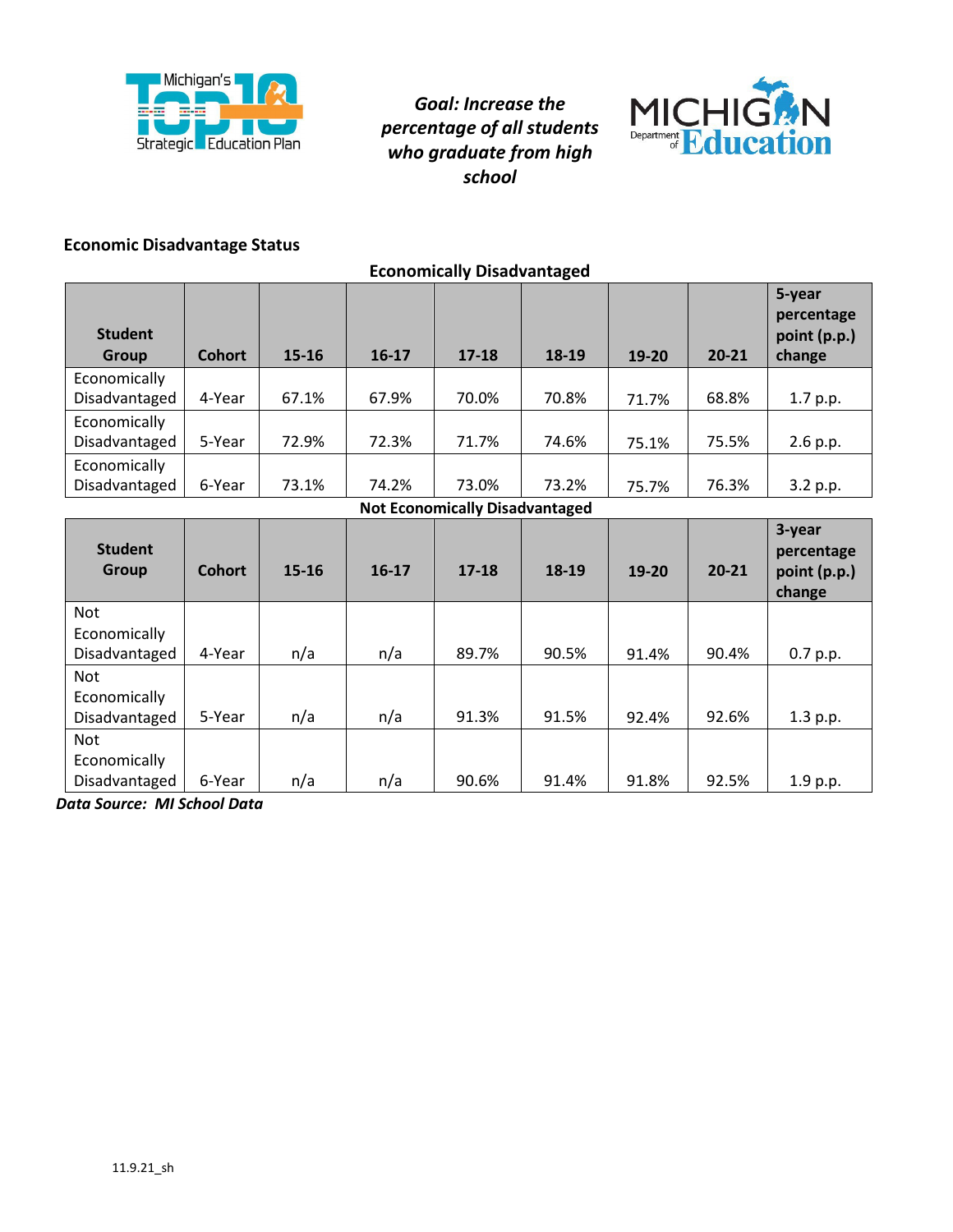



### **English Learner Status**

| <b>English Learner</b>         |               |       |         |                            |       |           |           |                                                |  |
|--------------------------------|---------------|-------|---------|----------------------------|-------|-----------|-----------|------------------------------------------------|--|
| <b>Student</b><br><b>Group</b> | <b>Cohort</b> | 15-16 | $16-17$ | $17 - 18$                  | 18-19 | $19 - 20$ | $20 - 21$ | 5-year<br>percentage<br>point (p.p.)<br>change |  |
| English<br>Learner             | 4-Year        | 72.1% | 69.4%   | 71.2%                      | 73.2% | 73.7%     | 72.4%     | 0.3 p.p.                                       |  |
| English<br>Learner             | 5-Year        | 78.6% | 79.0%   | 75.7%                      | 77.8% | 79.0%     | 77.8%     | $-0.8$ p.p.                                    |  |
| English<br>Learner             | 6-Year        | 79.0% | 80.9%   | 80.6%                      | 77.4% | 79.1%     | 79.8%     | 0.8 p.p.                                       |  |
|                                |               |       |         | <b>Not English Learner</b> |       |           |           |                                                |  |
| <b>Student</b><br><b>Group</b> | <b>Cohort</b> | 15-16 | $16-17$ | $17 - 18$                  | 18-19 | $19 - 20$ | $20 - 21$ | 3-year<br>percentage<br>point (p.p.)<br>change |  |
| Not English<br>Learner         | 4-Year        | n/a   | n/a     | 81.0%                      | 81.8% | 82.5%     | 80.9%     | $-0.1$ p.p.                                    |  |
| Not English<br>Learner         | 5-Year        | n/a   | n/a     | 83.5%                      | 84.0% | 84.7%     | 85.0%     | 1.5 p.p.                                       |  |
| Not English<br>Learner         | 6-Year        | n/a   | n/a     | 83.5%                      | 84.2% | 84.7%     | 85.3%     | 1.8 p.p.                                       |  |